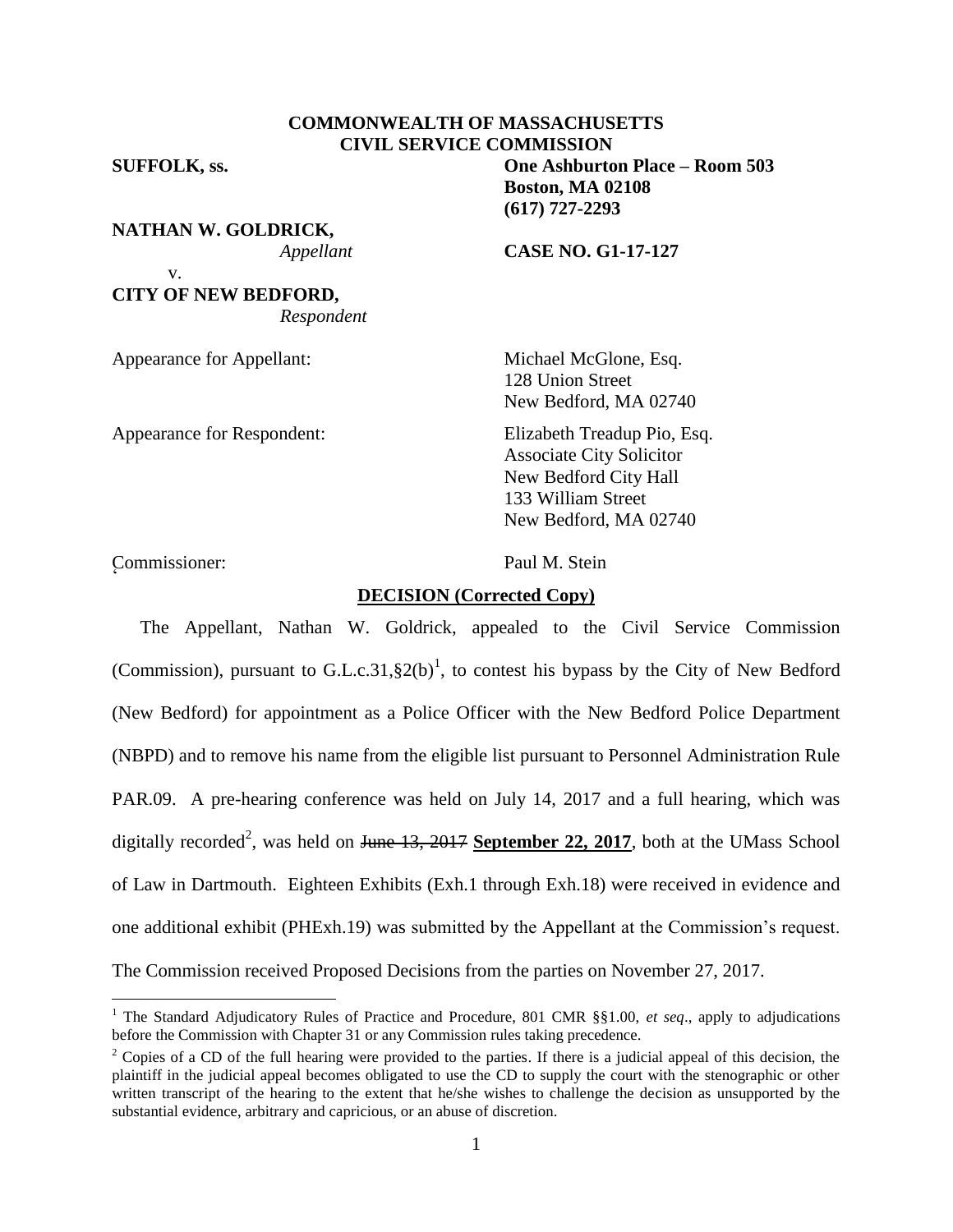### **FINDINGS OF FACT**

Based on the Exhibits entered into evidence and the testimony of the following witnesses:

*Called by the Appointing Authority*:

- NBPD Lieutenant Ricard Rezendes
- NBPD Detective David Conceicao

*Called by the Appellant:*

• Nathan W. Goldrick, Appellant

and taking administrative notice of all matters filed in the case, pertinent law and reasonable inferences from the credible evidence, a preponderance of evidence establishes these facts:

1. The Appellant, Nathan W. Goldrick, was raised in Fairhaven, MA. He is a graduate of Fairhaven High School and received a Bachelor's Degree in Physical Education from Bridgewater State College in 2006, earning honors for his academic and athletic achievements (track and cross-country) in both high school and college. He has been a professional trainer since 2006, currently working for Boston Sports Clubs as lead trainer. (*Exhs. 1 & 2: Testimony of Appellant*)

2. Mr. Goldrick was taught firearms safety by his father, a Massachusetts corrections officer, and has used firearms since he was a teenager. He received a Firearms Identification Card (FID) from Fairhaven in 1998 and a Class A Firearms License to Carry (LTC) for "all lawful purposes" from Fairhaven in November, 2006. Since 2012, he has held an "unrestricted" LTC (formerly Class A "for all lawful purposes" licenses) issued by the NBPD. He belongs to several gun clubs and states that he would "often carry concealed in public." (*Exhs.1,2,3&19*; *Testimony of Appellant & Det. Conceicao*)

3. After college, Mr. Goldrick moved back to his family home in Fairhaven. In the fall of 2006, he began to "hang out" with childhood friends who had purchased a duplex on Central Ave, New Bedford, making a "hand-shake" agreement to rent a room in the basement on a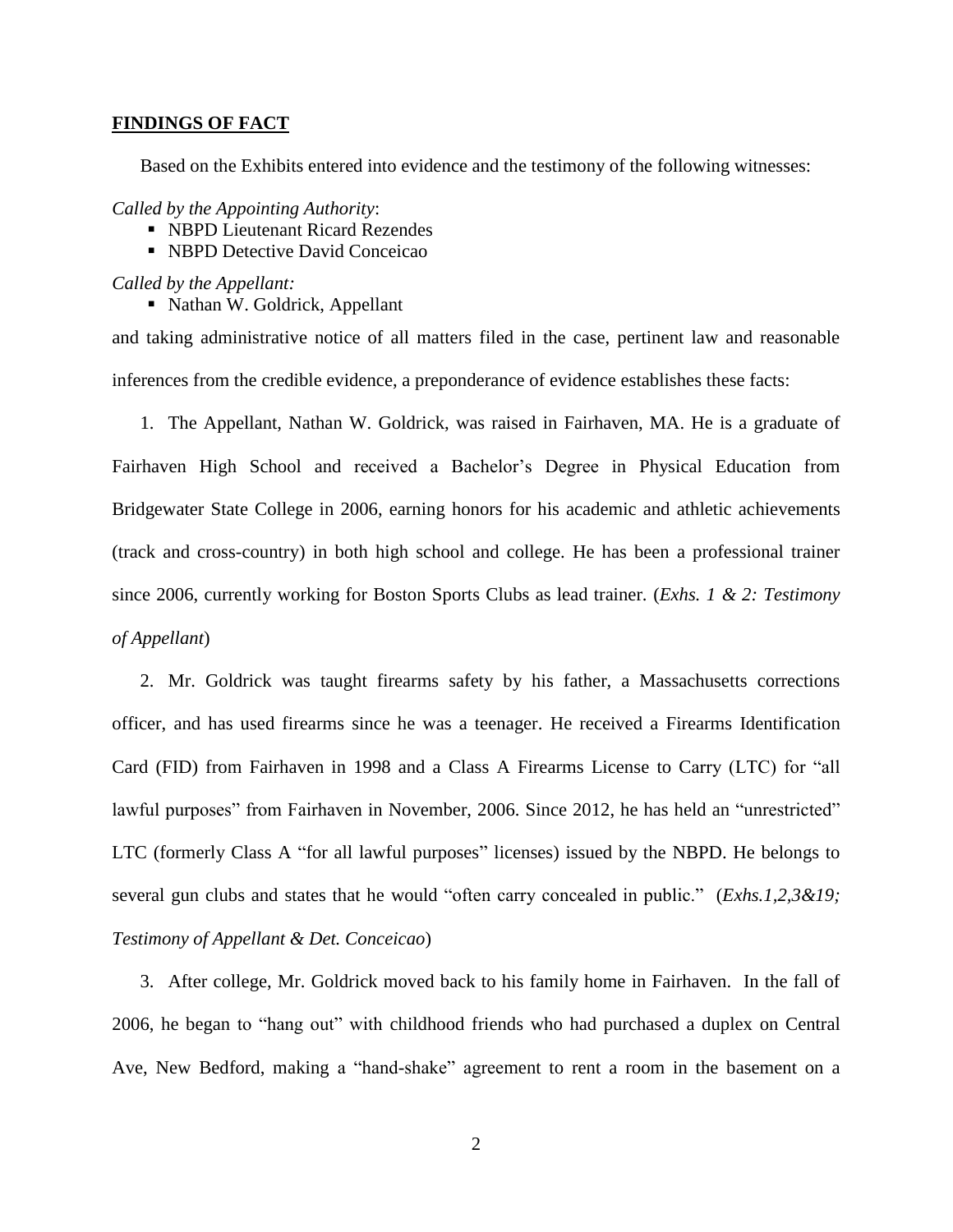month-to-month basis, and began spending most (7 out of 10) nights there. He still considered his family home in Fairhaven as his "official" permanent residence (domicile), where he left his bed, his computer, his firearms and most of his other personal belongings and furniture (taking only a spare bed to New Bedford). He registered his car in Fairhaven, filed taxes using his Fairhaven family residence as his "Home Address", was registered to vote (and, did vote) in Fairhaven in the November 2006 presidential election, and continued to give his Fairhaven home address to employers and health care providers. (*Exhs. 10 through 17; Testimony of Appellant*)

4. In April 2008, Mr. Goldrick relocated to Carver, living with a co-worker from the Middleborough YMCA where he was then employed, lived again in a new New Bedford apartment from July 2009 to September 2010, and then moved to Taunton where he lived until June 2012. (*Exhs.1,2,5&10; Testimony of Appellant*)

5. Mr. Goldrick became a permanent resident of New Bedford in June 2012, when he moved from Taunton to an apartment on Seabury Street. He currently resides with his wife, who owns the home on Harwich Street in which they have lived together since September 2014. (*Exhs.1,2,5,10&18; Testimony of Appellant*)

6. On April 25, 2016, Mr. Goldrick took and passed the civil service examination for Police Officer administered by the Massachusetts Human Resources Division (HRD). His name was placed on the eligible list created on October 2, 2015, which expired October 31, 2017. (*Stipulated Facts; HRD Submission dated 7/12/2017*)

7. On December 9, 2016, as amended on February 7, 2017, HRD issued Certification #04224 to New Bedford for appointment of fourteen (14) Permanent Full-time NBPD Police Officers. Mr. Goldrick's name appeared in  $14<sup>th</sup>$  place on the list, tied with five other candidates. (*Stipulated Facts; HRD Submission dated 7/12/2017*)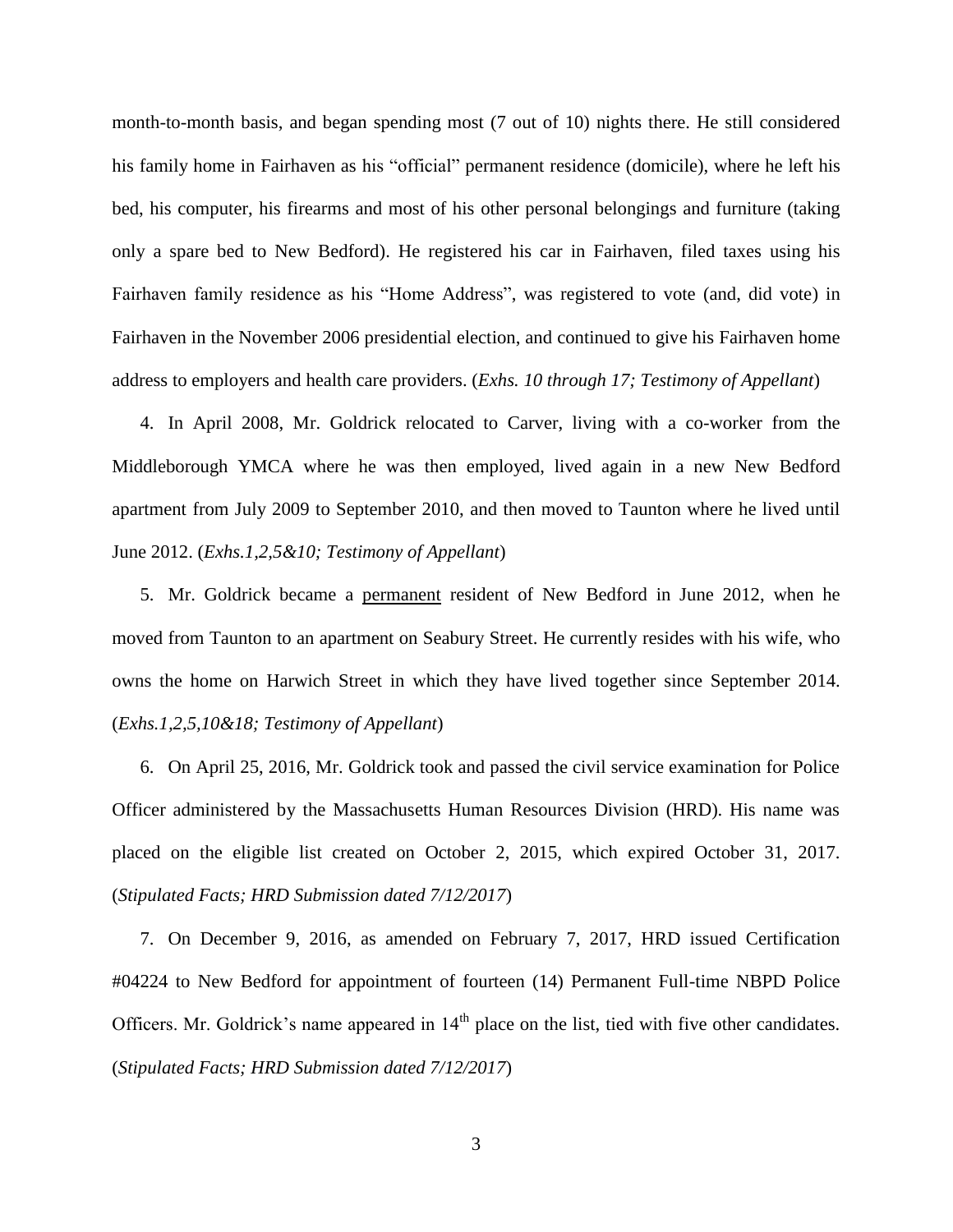8. On December 18, 2016, Mr. Goldrick submitted an Employment Application form to the

NBPD in support of his application for appointment. Among other things, the application asked:

"In reverse chronological order, please state every place you have resided within the past ten years. Include addresses while attending school, if away from home, and all military addresses."

In response, Mr. Goldrick listed the following:

09/2014 to Present – [#] Harwich St, New Bedford, MA 06/2012 to 09/2014 – [#] Seabury St, Apt. 2, New Bedford, MA 09/2010 to 06/2012 – [#] Bay St, Apt. 10, Taunton, MA 07/2009 to 09/2010 – [#] Abbott St, Apt. 2, New Bedford, MA Spring/2008 to 07/2009 – [#] Pleasant St, Carver, MA Fall/2006 to Spring 2008 – [#] Central Ave, Apt. 1, New Bedford, MA

(*Exh. 2*)

9. On January 30, 2017, an NBPD police officer was assigned to conduct a background investigation into Mr. Goldrick's application. (*Exh. 5; Testimony of Lt. Rezendes*)

10. The background investigator reviewed Mr. Goldrick's application, which he found to be complete. He pulled a previous NBPD Employment Application that Mr. Goldrick had filed in January 2016 in connection with an earlier hiring cycle, for which he had not been processed (being too far down on the list to be considered at that point). He also checked his criminal and driver's records which had no issues, save for a 2002 speeding ticket and a 2009 seat-belt citation. No attempt was made to contact his current employer and attempts to reach prior employers resulted in little information due to company policy to provide only basic information or no longer having any records of his employment. Neighbors had no issues with him and called him a "good neighbor". (*Exhs.1,2&5)*

11. In the course of his investigation, the background investigator obtained Mr. Goldrick's November 2006 Fairhaven LTC application, in which he listed his family home as his "Residential Address". This concerned the investigator because Mr. Goldrick had stated on his December 2016 NBPD application that he "resided" at the Central Ave, New Bedford address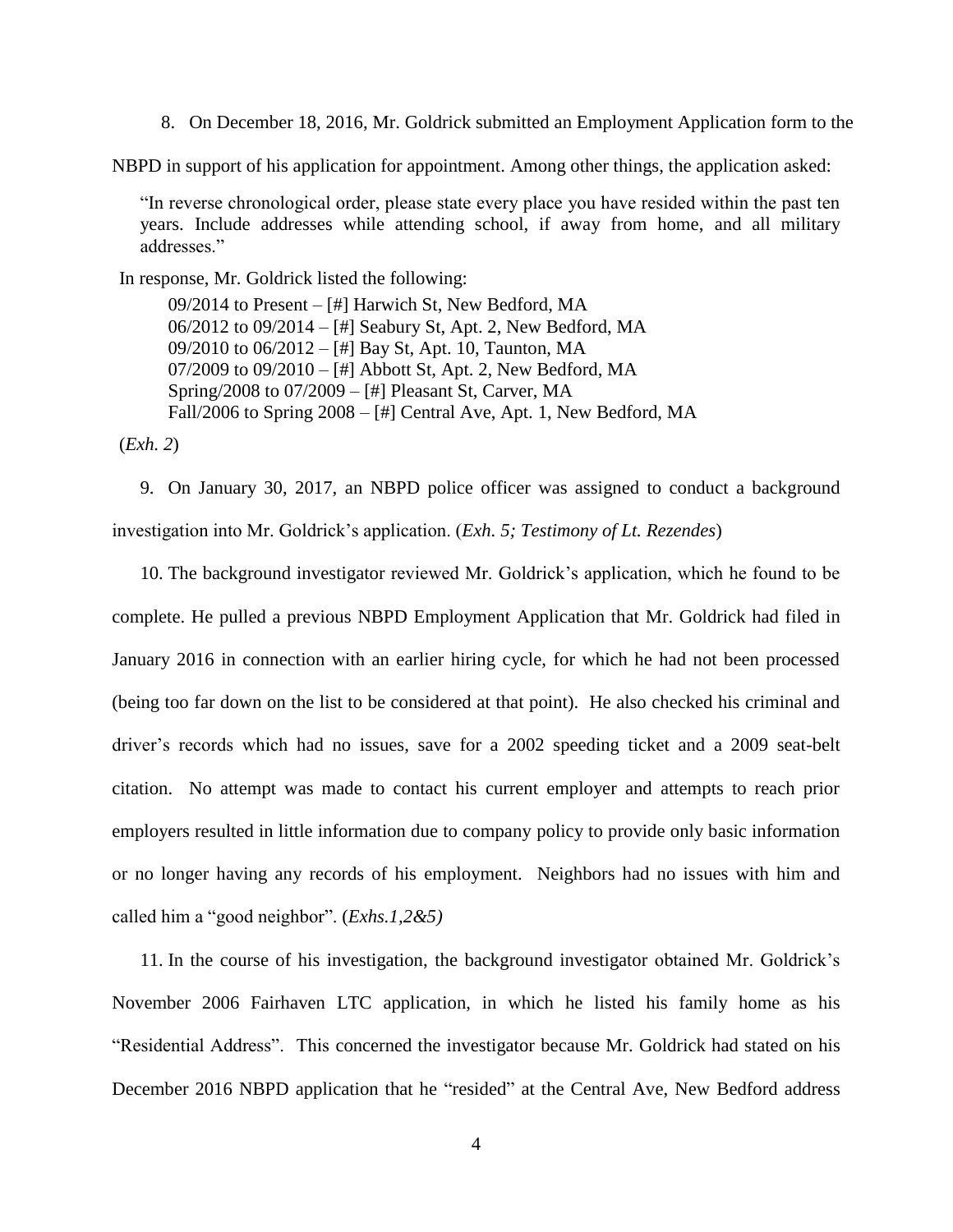from "Fall 2006" to "Spring 2008" and stated on his January 2016 application that he "resided" at that address from "SEP 2006" to "APR 2008". (*Exhs.1,2&5; Testimony of Lt. Rezendes*)

12. On February 23, 2017, Mr. Goldrick was called to NBPD headquarters for a taperecorded interview with the background investigator. After some preliminary questions about his residential history, the investigator stated he had discovered that Mr. Goldrick applied to Fairhaven in 2006 for an LTC during the time he claimed on his Employment Applciation he "resided" in New Bedford. The investigator told Mr. Goldrick that he had "committed a crime" in doing so because he only could have obtained an LTC from the community (New Bedford) in which now stated he had "resided" at the time. The investigator said this was a "big deal" for the NBPD and they "caught" a lot of people going to other towns for an LTC because, until recently, New Bedford only issued "target practice" and "sporting" LTC's and did not issue "unrestricted" or "all lawful purpose" LTCs. He told Mr. Goldrick he could be prosecuted for making a false statement on his firearms application. He said NBPD had disqualified another police candidate for the "same thing" a year ago. (*Exh. 10; Testimony of Det. Conceicao & Lt. Rezendes*)

13. Mr. Goldrick explained to the investigator that he filed for his LTC in Fairhaven because that was who had issued his FID and he still considered his Fairhaven home to be his "official" t residence. He possessed no documents such as a lease, utility bills or a voter registration that showed he was a New Bedford resident. He had no idea at the time that he applied that he was doing anything wrong or had broken any laws by his actions. (*Exh. 10; Testimony of Appellant*)

14. Mr. Goldrick indicated that he had applied for other law enforcement jobs and had an interview with the Massachusetts State Police in a few days. The background investigator told Mr. Goldrick that the State Police would be his "better option" and the NBPD would not "jam him up", meaning that, if Mr. Goldrick chose not to mention that NBPD was rejecting him, the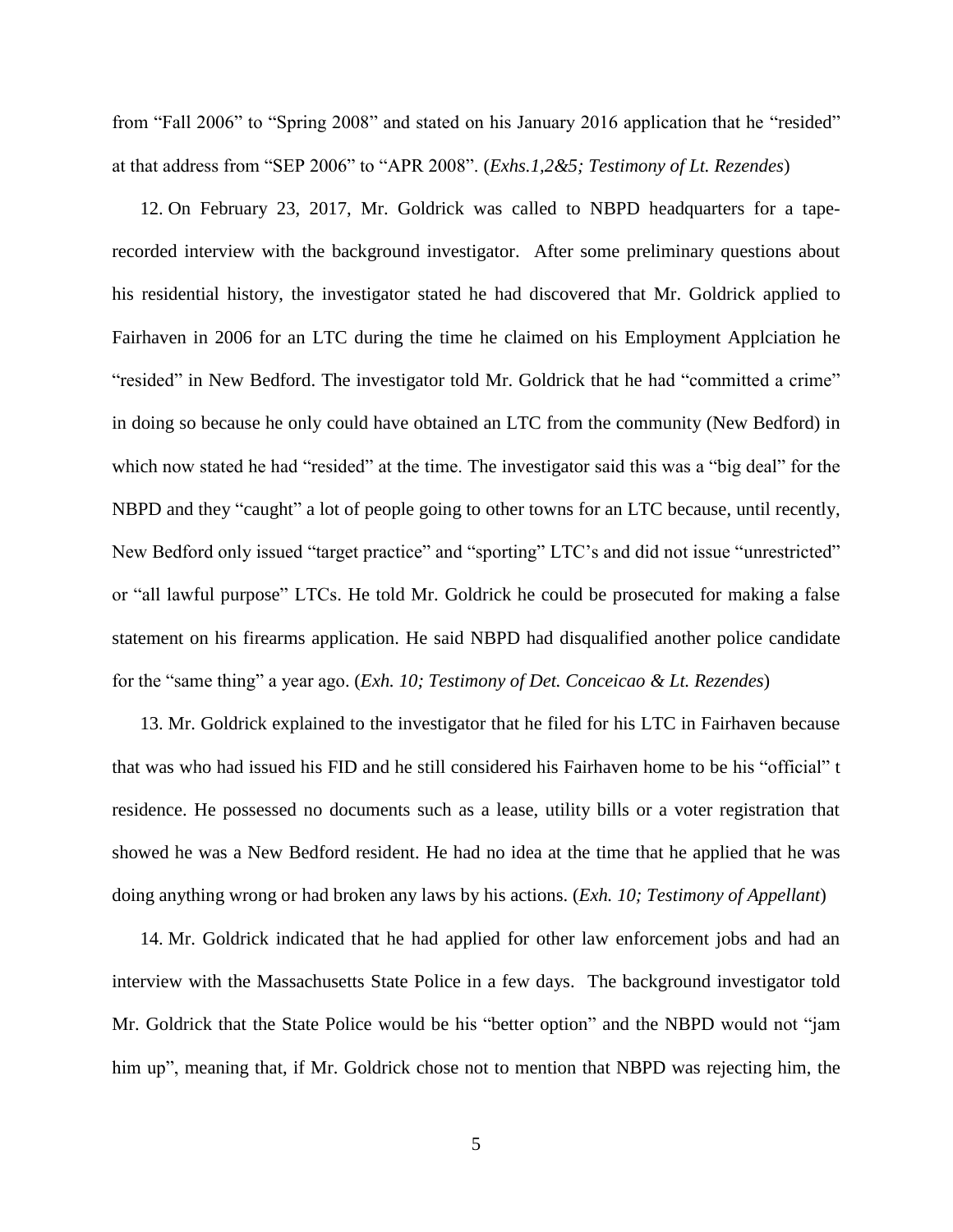NBPD would not tell them why unless specifically asked, and the State Police might not ever learn about it on their own. Mr. Goldrick was quick to say that he knew it would be wrong to hide information from the State Police and he would disclose the information himself, now that he had been told that the NBPD was rejecting him for doing something that was illegal (knowing that it probably would hurt his chances for another job. (*Exh. 10; Testimony of Appellant*) 3

15. Following the interview, the background investigator submitted his report to Lt. Rezendes, recommending that Mr. Goldrick not be hired, based on his "admission" to criminal misconduct in fraudulently obtaining a firearms license in 2006. (*Exh. 10)*

16. By letter dated March 9, 2017, drafted by Lt. Rezendes, New Bedford Mayor Jonathan Mitchell, the Appointing Authority for the NBPD, wrote to HRD, asserting that Mr. Goldrick was bypassed due to an admission to falsifying the 2006 Fairhaven firearms application and his untruthfulness calls into question his credibility to testify as a witness should he be hired as a police officer. Mayor Mitchell's letter requested that HRD remove Mr. Goldrick's name from the current eligible list pursuant to Personnel Administration Rules, PAR.09. (*Exh.8*)

17. By letter dated April 28, 2017, HRD informed Mr. Goldrick that New Bedford had bypassed him and that he was being removed from the eligible list pursuant to PAR.09. (*Exh. 8*)

18. New Bedford hired three candidates from Certification #04224 who were ranked below Mr. Goldrick. This appeal duly ensued. (*Stipulated Facts; Claim of Appeal*)

19. At the Commission hearing, New Bedford called NBPD Detective David Conceicao, who serves as the NBPD Firearms Officer. Det. Conceicao explained that the NBPD currently does issue "unrestricted" LTCs but until several years ago, NBPD only issued restricted LTCs for specific limited purposes, such as "target practice" or "sporting". He also explained what type of

 $\overline{a}$ 

<sup>&</sup>lt;sup>3</sup> I draw no inference that the investigator's comments were an invitation to lie, as opposed to a test of Mr. Goldrick's proclivity for deceit, a test he clearly passed. I infer that he is pressing this appeal because was not hired by the State Police. (*Testimony of Appellant*)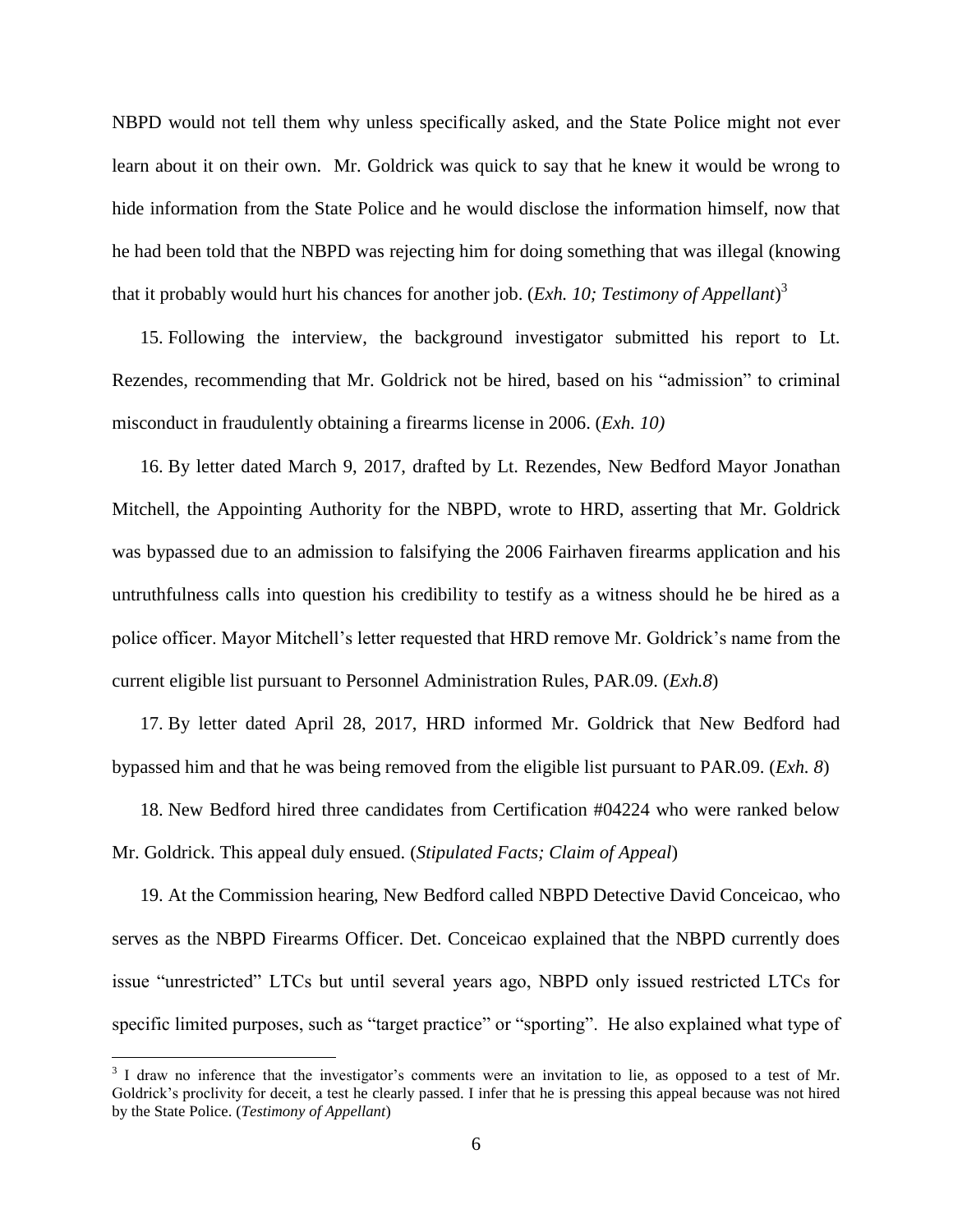identification was required of an applicant to obtain an LTC, namely, proof of citizenship (or a "green card") and documentary proof of residency. He agreed that the types of documents that New Bedford accepted to show residency included utility bills, credit cards and voter registration records. He acknowledged on cross-examination that an applicant who was registered to vote in Fairhaven could not obtain an LTC in New Bedford. (*Testimony of Det. Conceicao*) 4

20. NBPD Police Lt. Rezendes testified at the Commission hearing that the "only red flag" he saw in Mr. Goldrick's application, and the basis for his recommendation to Mayor Mitchell to bypass and PAR.09 removal, was his concern that Mr. Goldrick had made a false statement under the penalty of perjury on his 2006 FTC application. The sole basis for his conclusion that Mr. Goldrick "perjured himself" on the 2006 application was Lt. Rezendes' "comparison" of three documents, i.e., the background investigation report, the statement on the 2016 NBPD application, stating that he "resided" at an address in New Bedford, and the 2006 LTC application using the "Residential Address" in Fairhaven. (*Testimony of Lt. Rezendes*) 5

21. Prior to making his recommendation to Mayor Mitchell, Lt. Rezendes had not reviewed the tape recorded interview with Mr. Goldrick. The background investigator did not testify at the Commission hearing. (*Exh. 10; Testimony of Lt. Rezendes*)

 $\overline{a}$ 

<sup>&</sup>lt;sup>4</sup> Mr. Goldrick testified that he changed his voting registration from Fairhaven to New Bedford after he last voted in Fairhaven "several years ago", but did not have a specific recollection of the year in which he did that. At New Bedford's request, I left the record open for the City to provide copies of any relevant voting records, but none were received. (*Testimony of Appellant; Colloquy with Counsel*)

<sup>&</sup>lt;sup>5</sup> New Bedford did not claim that Mr. Goldrick had made any false statements about his residency on his applications to the NBPD. I note that the application called for "every place you have resided" in the past ten years, including "while attending school", living "way from home", and "all military addresses". In compliance with that requirement, on his first application, Mr. Goldrick listed the on-campus student apartment at Bridgewater State College where he resided from September 2005 to May 2006. Lt. Rezendes "concurred" that, at least in that instance, for purposes of the question on the Employment Application, Mr. Goldrick lawfully "resided" in two places, his on-campus residence in Bridgewater and his home in Fairhaven (*Exh. 2; Testimony of Appellant & Lt. Rezendes*)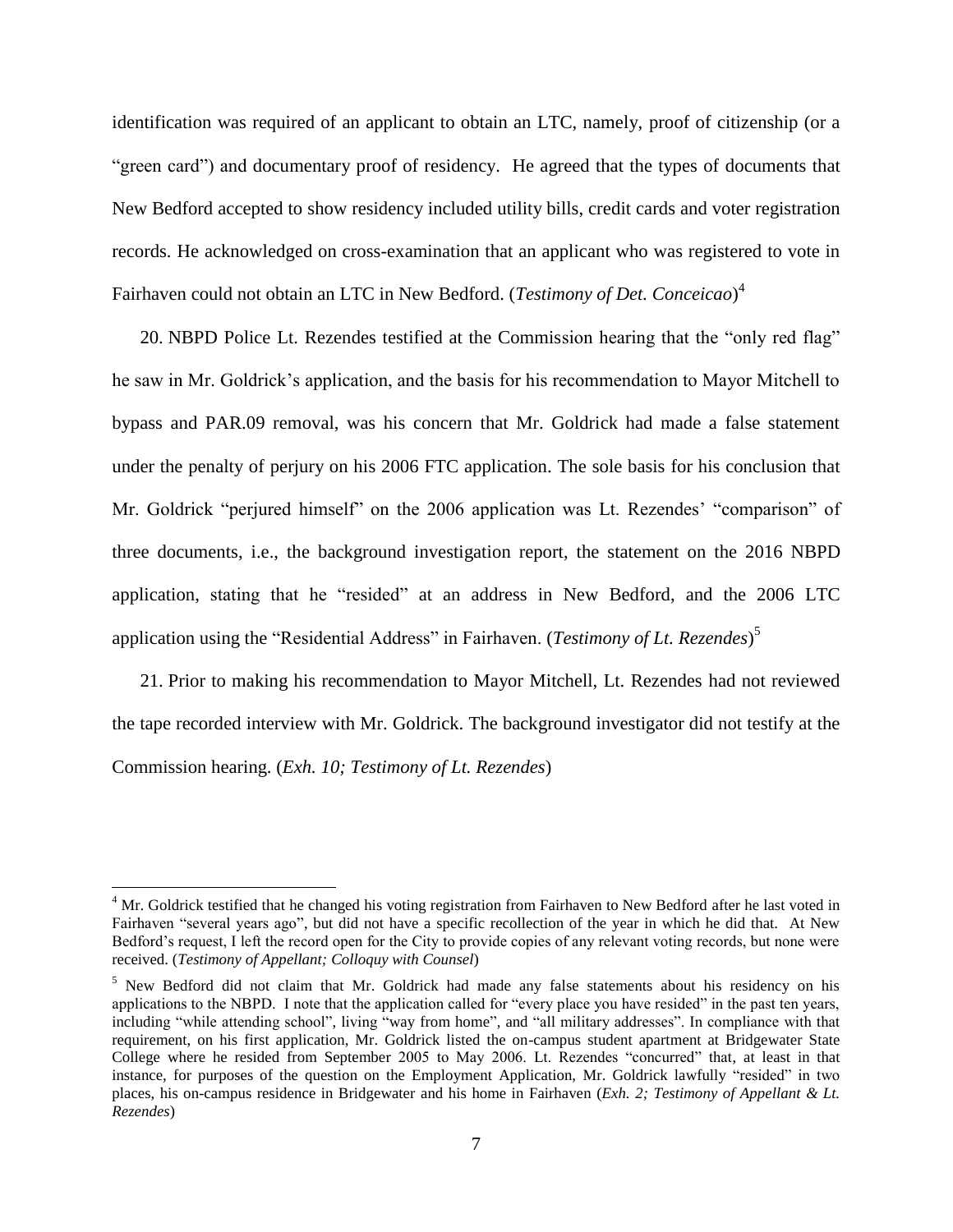## **APPLICABLE CIVIL SERVICE LAW**

The core mission of Massachusetts civil service law is to enforce "basic merit principles" described in Chapter 31 for "recruiting, selecting and advancing of employees on the basis of their relative ability, knowledge and skills including open consideration of qualified applicants for initial appointment" and "assuring that all employees are protected against coercion for political purposes, and are protected from arbitrary and capricious actions." G.L.c.31, §1.

Basic merit principles in hiring and promotion calls for regular, competitive qualifying examinations, open to all qualified applicants, from which eligible lists are established, ranking candidates according to their exam scores, along with certain statutory credits and preferences, from which appointments are made, generally, in rank order, from a "certification" of the top candidates on the applicable civil service eligible list, using what is called the 2n+1 formula. G.L.c. 31, §§6 through 11, 16 through 27; Personnel Administration Rules, PAR.09.

In order to deviate from that formula, an appointing authority must provide written reasons – positive or negative, or both, consistent with basic merit principles, to affirmatively justify bypassing a higher ranked candidate in favor of a lower ranked one. G.L.c.31,§27; PAR.08(4)

A person may appeal a bypass decision under G.L.c.31,§2(b) for de novo review by the Commission. The Commission's role is to determine whether, by a preponderance of evidence, the appointing authority had "reasonable justification" to bypass the candidate after making an "impartial and reasonably thorough review" of the background and qualifications of the candidate that was sufficient to form a "credible basis" to believe allegations of misconduct or other facts that presented "legitimate doubts" about the candidate's present fitness to perform the duties of the position, in this case, the sensitive job of a police officer. Police Dep't of Boston v.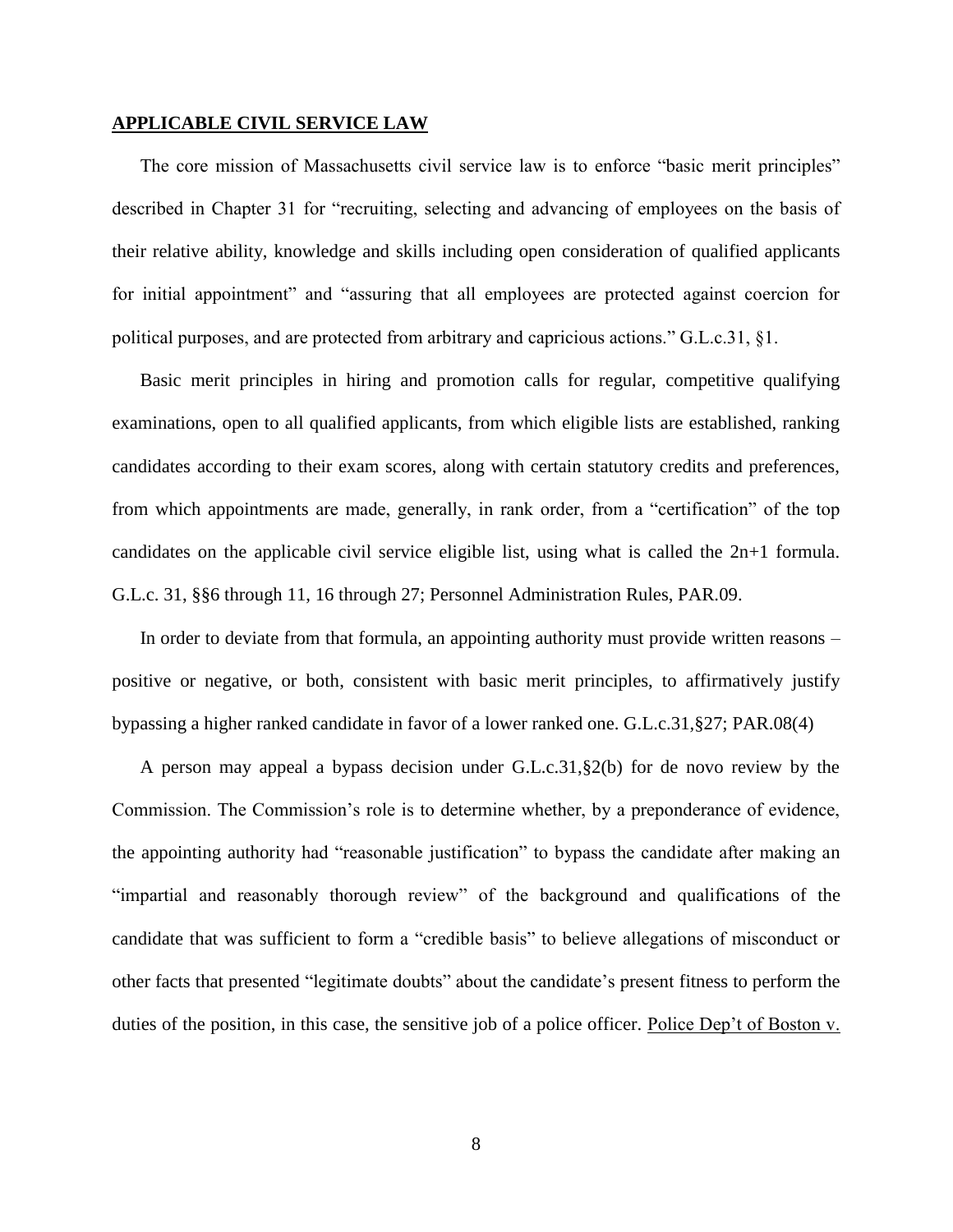Kavaleski, 463 Mass. 680, 688-89 (2012); [Beverly v. Civil Service Comm'n, 78 Mass.App.Ct.](http://web2.westlaw.com/find/default.wl?mt=Massachusetts&db=578&rs=WLW15.04&tc=-1&rp=%2ffind%2fdefault.wl&findtype=Y&ordoc=2029136022&serialnum=2023501172&vr=2.0&fn=_top&sv=Split&tf=-1&pbc=70F732C1&utid=1)  [182, 187 \(2010\);](http://web2.westlaw.com/find/default.wl?mt=Massachusetts&db=578&rs=WLW15.04&tc=-1&rp=%2ffind%2fdefault.wl&findtype=Y&ordoc=2029136022&serialnum=2023501172&vr=2.0&fn=_top&sv=Split&tf=-1&pbc=70F732C1&utid=1) Leominster v. Stratton, 58 Mass.App.Ct. 726, 727-28 (2003).

"Reasonable justification . . . means 'done upon adequate reasons sufficiently supported by credible evidence, when weighed by an unprejudiced mind, guided by common sense and by correct rules of law' ". Brackett v. Civil Service Comm'n, 447 Mass. 233, 543 (2006); Commissioners of Civil Service v. Municipal Ct., 359 Mass. 211,214 (1971), *citing* Selectmen of Wakefield v. Judge of First Dist. Ct., 262 Mass. 477,482 (1928). See also Mayor of Revere v. Civil Service Comm'n, 31 Mass.App.Ct. 315, 321 (1991) (bypass reasons "more probably than not sound and sufficient") The Commission has primary concern to ensure that the action comports with "[b]asic merit principles." [G.L.c.31,§1.](http://web2.westlaw.com/find/default.wl?mt=Massachusetts&db=1000042&rs=WLW15.04&docname=MAST31S1&rp=%2ffind%2fdefault.wl&findtype=L&ordoc=2029136022&tc=-1&vr=2.0&fn=_top&sv=Split&tf=-1&pbc=70F732C1&utid=1) See [Massachusetts Ass'n of Minority Law](http://web2.westlaw.com/find/default.wl?mt=Massachusetts&db=578&rs=WLW15.04&tc=-1&rp=%2ffind%2fdefault.wl&findtype=Y&ordoc=2029136022&serialnum=2001441097&vr=2.0&fn=_top&sv=Split&tf=-1&pbc=70F732C1&utid=1)  Enforcement Officers v. Abban, [434 Mass. 256, 259, \(2001\);](http://web2.westlaw.com/find/default.wl?mt=Massachusetts&db=578&rs=WLW15.04&tc=-1&rp=%2ffind%2fdefault.wl&findtype=Y&ordoc=2029136022&serialnum=2001441097&vr=2.0&fn=_top&sv=Split&tf=-1&pbc=70F732C1&utid=1) [Beverly v. Civil Service Comm'n,](http://web2.westlaw.com/find/default.wl?mt=Massachusetts&db=578&rs=WLW15.04&tc=-1&rp=%2ffind%2fdefault.wl&findtype=Y&ordoc=2029136022&serialnum=2023501172&vr=2.0&fn=_top&sv=Split&tf=-1&pbc=70F732C1&utid=1)  [78 Mass.App.Ct. 182,188 \(2010\);](http://web2.westlaw.com/find/default.wl?mt=Massachusetts&db=578&rs=WLW15.04&tc=-1&rp=%2ffind%2fdefault.wl&findtype=Y&ordoc=2029136022&serialnum=2023501172&vr=2.0&fn=_top&sv=Split&tf=-1&pbc=70F732C1&utid=1) City of Cambridge v. Civil Service Comm'n, 43 Mass.App.Ct. 300, 303-305, rev.den., 428 Mass. 1102 (1997); MacHenry v. Civil Serv. Comm'n, 40 Mass. App. Ct. 632, 635 (1995), rev.den.,423 Mass.1106 (1996)

Appointing authorities are vested with a certain degree of discretion in selecting public employees of skill and integrity. The commission

". . . cannot substitute its judgment about a *valid* exercise of *discretion based on merit or policy considerations* by an appointing authority" but, when there are *"overtones of political control or objectives unrelated to merit standards or neutrally applied public policy*, then the occasion is appropriate for intervention by the commission."

See City of Cambridge v. Civil Service Comm'n, 43 Mass.App.Ct. 300, 303-305, rev.den., 428 Mass. 1102 (1997) (*emphasis added*) However, the governing statute, [G.L.c.31,§2\(b\),](https://1.next.westlaw.com/Link/Document/FullText?findType=L&pubNum=1000042&cite=MAST31S2&originatingDoc=Ib21af0ded3bd11d99439b076ef9ec4de&refType=LQ&originationContext=document&transitionType=DocumentItem&contextData=(sc.History*oc.UserEnteredCitation)) gives the Commission's de novo review "broad scope to evaluate the legal basis of the appointing authority's action" and it is not necessary for the Commission to find that the appointing authority acted "arbitrarily and capriciously." Id.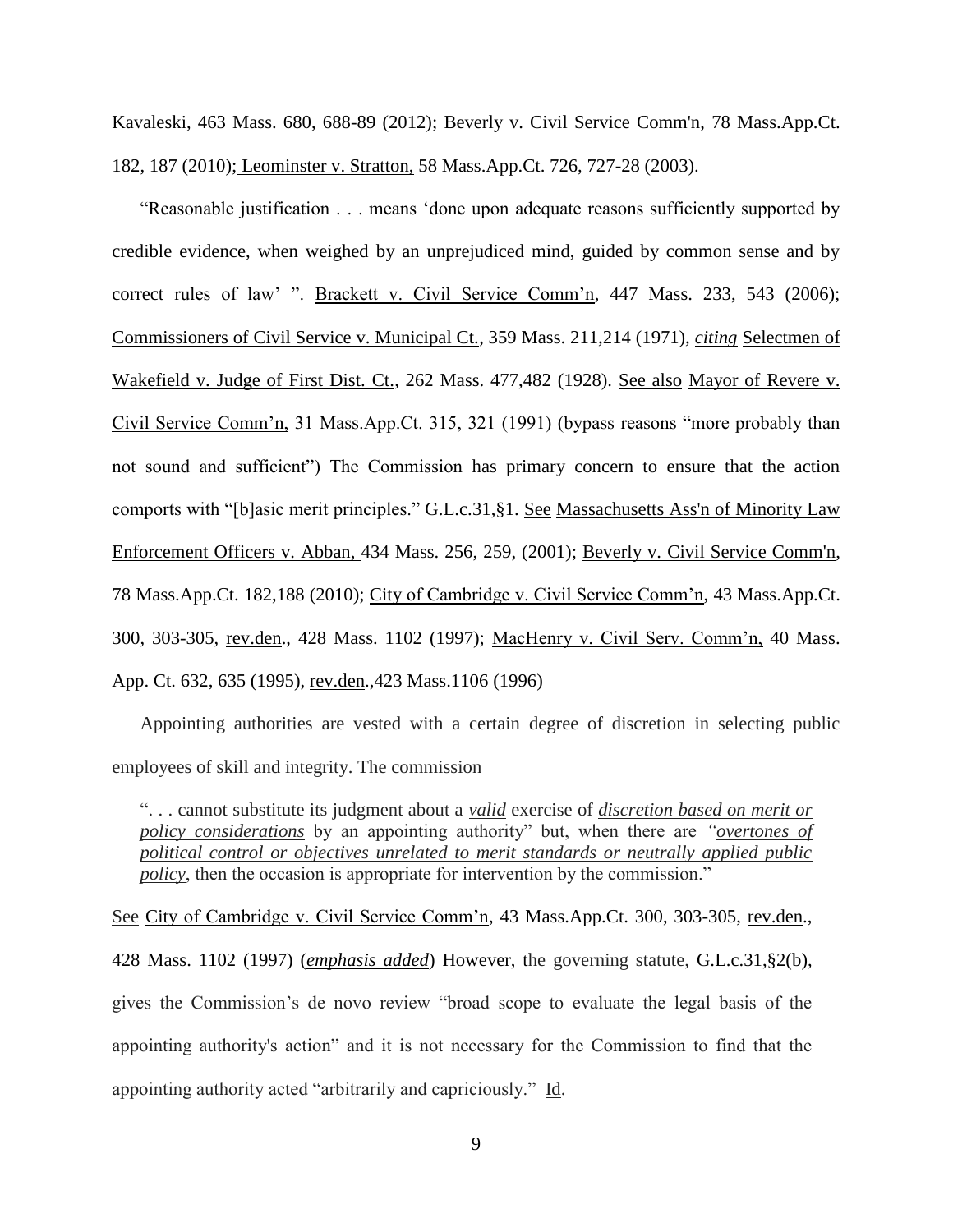The Commission does recognize that law enforcement officers are vested with considerable power and discretion and must be held to a high standard of conduct:

"Police officers are not drafted into public service; rather they compete for their positions. In accepting employment by the public, they implicitly agree that they will not engage in conduct which calls into question their ability and fitness to perform their official responsibilities."

Police Comm'r v. Civil Service Comm'n, 22 Mass.App.Ct. 364, 371, 494 N.E.2d 27, 32 rev.den. 398 Mass. 1103, 497 N.E.2d 1096 (1986). An appointing authority is justified to refuse to hire and/or to terminate a police officer who repeatedly demonstrates his "willingness to fudge the truth". See City of Cambridge v. Civil Service Comm'n, 43 Mass. 300, 303 (1997) ("a demonstrated willingness to fudge the truth in exigent circumstances was a doubtful characteristic for a police officer. . . . It requires no strength of character to speak the truth when it does not hurt.") See also Everton v. Town of Falmouth, 26 MCSR 488 (2013) and cases cited, aff'd, SUCV13-4382 (2014); Gonsalves v. Town of Falmouth and cases cited, 25 MCSR 231 (2012), aff'd, SUCV12-2655 (2014); Keating v. Town of Marblehead, 24 MCSR 334 (2011) and cases cited.

### **ANALYSIS**

The preponderance of the evidence presented to the Commission establishes that the NBPD's decision to bypass Mr. Goldrick solely for "perjuring himself" on a 2006 LTC application was not reasonably justified because it was not based on a reasonably thorough review of the facts and was premised on a misunderstanding of applicable law. Mr. Goldrick was lawfully entitled to apply to Fairhaven for an LTC in November 2006 as he had not abandoned his residency there although, a few months earlier, he began living with friends at a second residence in New Bedford. Neither Mr. Goldricks's 2006 LTC application nor his two NBPD applications contain any false statements or untruthfulness. The NBPD has established no rational basis to call into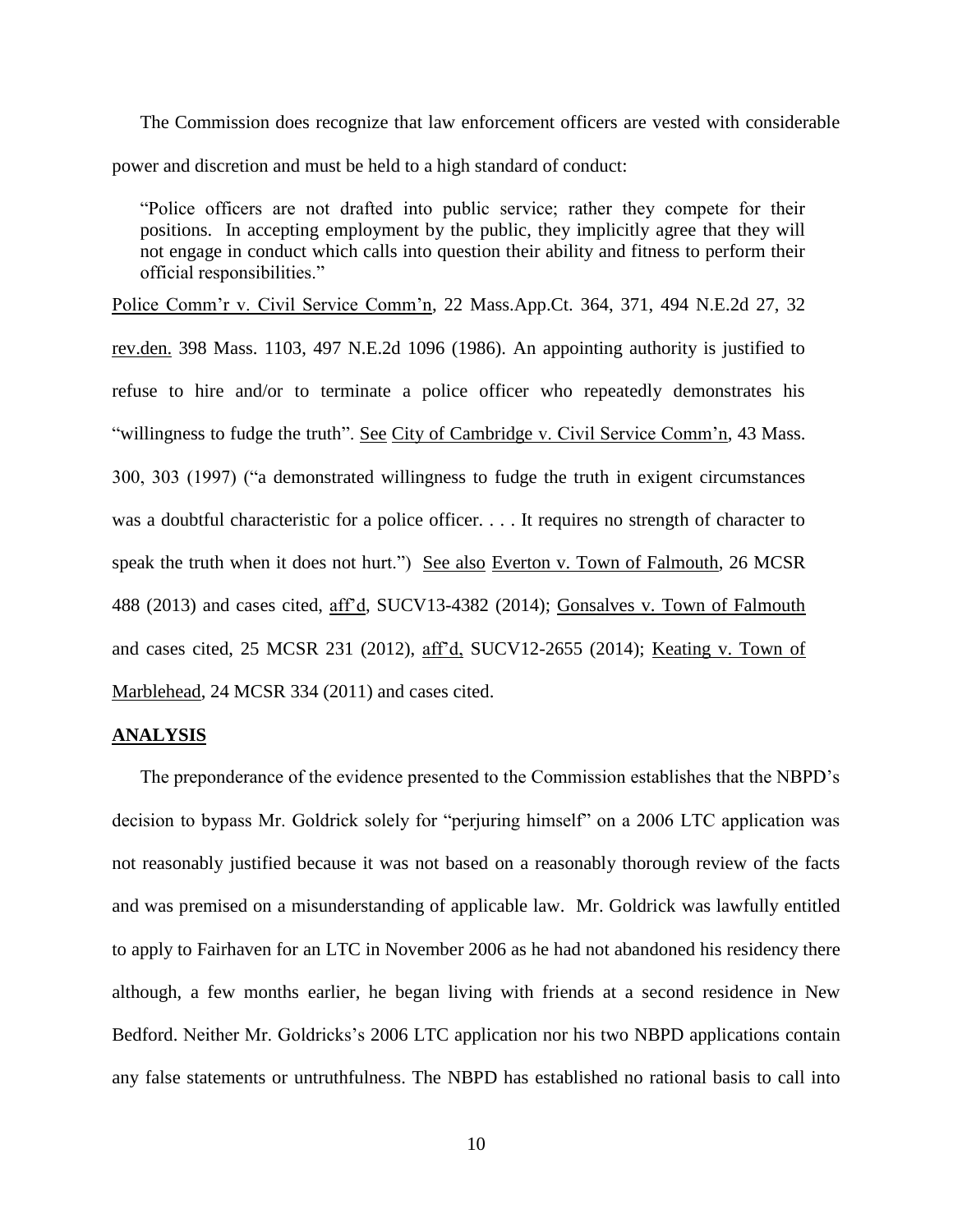question his reputation as a witness for truth and veracity or otherwise raise legitimate concern about his suitability to serve as an NBPD police officer.

First, this appeal does not raise the issues of untruthfulness that are more commonly presented to the Commission and upon which New Bedford cites in support of its bypass decision. Those appeals typically involve the case of an applicant who makes knowingly false statements at the time he submitted an employment application, such as omitting or misrepresenting information on the application, or being less than truthful during the investigation into the application. Here, NBPD found Mr. Goldrick's application "complete" and free of errors or omissions. Moreover, when the NBPD background investigator gave Mr. Goldrick an opening to be less than truthful to the Massachusetts State Police, Mr. Goldrick promptly rejected that suggestion and strongly professed that he knew how important it was to be forthright and honest when seeking appointment as a police officer. His actions throughout the application process and his testimony before the Commission show that his intention to be truthful was genuine. The preponderance of the evidence proved that Mr. Goldrick is not a person who would be inclined to "fudge the truth" for personal gain.

 Second, the residency issue here is also distinct from what is more typically involved in bypass appeals, in which an appellant has been rejected based on an appointing authority's investigation that showed that an applicant falsely claimed permanent residency status (also known as domicile) in the municipality where he was applying (also known as domicile). i.e., claiming to have been a permanent resident of a municipality for at least a year prior to taking the civil service examination for the position, which is a statutory requirement to qualify for preference in hiring over any non-residents. Here, it is not disputed that Mr. Goldrick was a permanent resident of New Bedford for at least a year prior to the qualifying examination.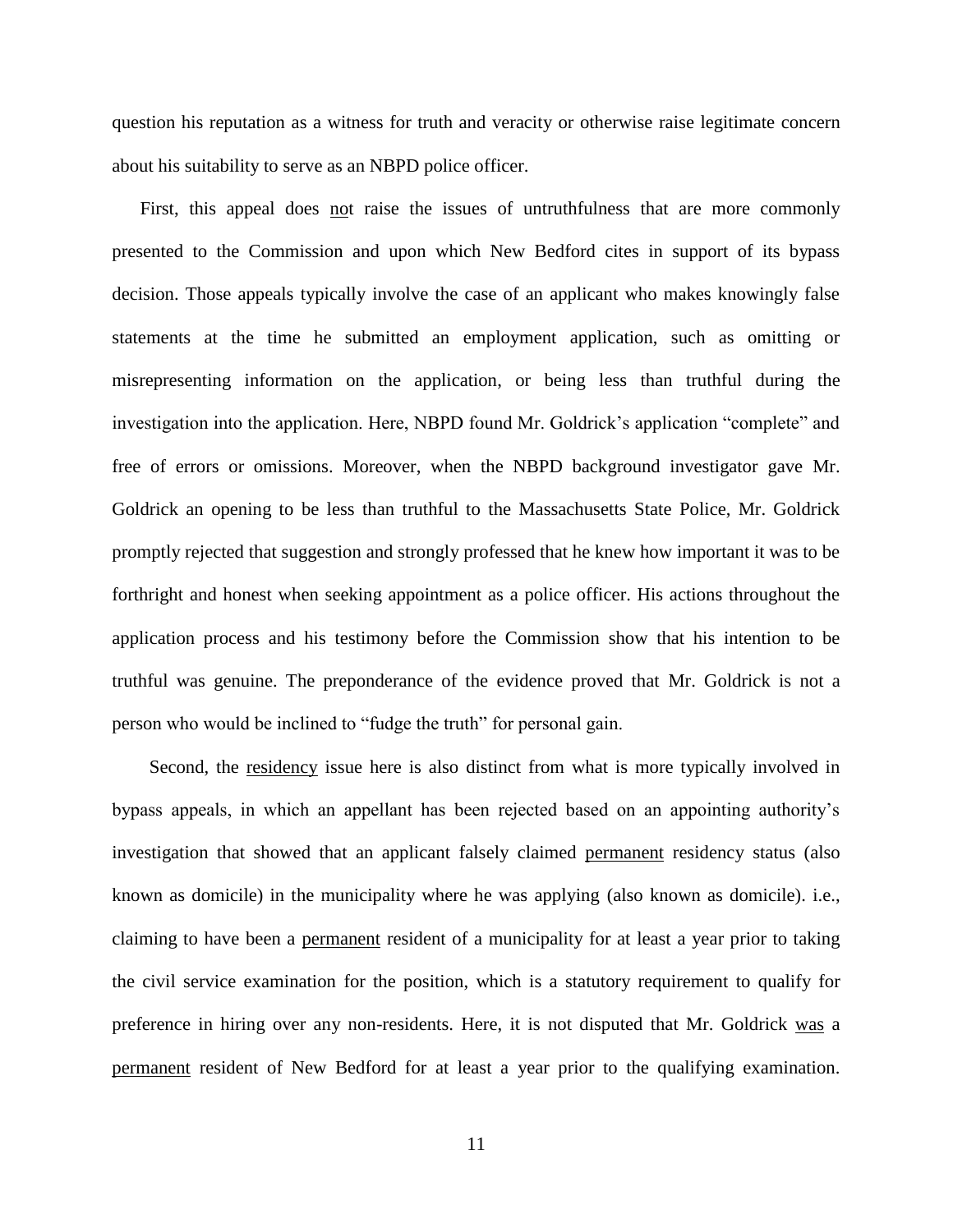Similarly, every statement on his both of his NBPD applications, including, in particular, his meticulous disclosure of all of the places he resided in the past ten years, which, as the instructions required, must include both all permanent residences (domicile) and other temporary residences, was completely truthful. The only issue, here, involves his residency status ten years earlier under non-civil service law.

Third, Mr. Goldrick argues that the NBPD wrongfully equated the term "residing" in the LTC and FID laws with permanent residence or "domicile", when they are legally distinguishable and, in the LTC and FID statutes, the term was not meant to be limited to permanent residency or domicile but allowed for an applicant to have, and lawfully use, more than one "Residential Address" on an LTC application. His argument makes a fair point.

"Domicile is "the place of one's actual residence 'with intention to remain permanently or for an indefinite time and without any certain purpose to return to a former place of abode.' " *[Hershkoff v. Registrars of Voters of Worcester,](https://1.next.westlaw.com/Link/Document/FullText?findType=Y&serNum=1974116767&pubNum=578&originatingDoc=Idf946190cabf11dc9876f446780b7bdc&refType=RP&originationContext=document&transitionType=DocumentItem&contextData=(sc.History*oc.Search))* 366 Mass. 570, 578, 321 N.E.2d [656 \(1974\),](https://1.next.westlaw.com/Link/Document/FullText?findType=Y&serNum=1974116767&pubNum=578&originatingDoc=Idf946190cabf11dc9876f446780b7bdc&refType=RP&originationContext=document&transitionType=DocumentItem&contextData=(sc.History*oc.Search)) quoting from *Opinion of the Justices,* [365 Mass. 661, 663, 312 N.E.2d 208](https://1.next.westlaw.com/Link/Document/FullText?findType=Y&serNum=1974114669&pubNum=578&originatingDoc=Idf946190cabf11dc9876f446780b7bdc&refType=RP&originationContext=document&transitionType=DocumentItem&contextData=(sc.History*oc.Search))  [\(1974\).](https://1.next.westlaw.com/Link/Document/FullText?findType=Y&serNum=1974114669&pubNum=578&originatingDoc=Idf946190cabf11dc9876f446780b7bdc&refType=RP&originationContext=document&transitionType=DocumentItem&contextData=(sc.History*oc.Search)) "[*A] person may have a residence in one place and a ... domicile ... in another*." *Horvitz v. Commissioner of Rev.,* [51 Mass.App.Ct. 386, 393, 747 N.E.2d 177 \(2001\).](https://1.next.westlaw.com/Link/Document/FullText?findType=Y&serNum=2001326124&pubNum=578&originatingDoc=Idf946190cabf11dc9876f446780b7bdc&refType=RP&originationContext=document&transitionType=DocumentItem&contextData=(sc.History*oc.Search))

Commonwealth v. Becker, 71 Mass.App.Ct. 81, 92-93, rev.den., 451 Mass. 1106, cert.den., 555 U.S. 933 (2008) (*emphasis added*)

Confusion about the meaning of the terms "residing" and "residence" in any particular statutory context is understandable, as the courts have acknowledged that the terms are ambiguous.

"The words of the statute imply that there may be a distinction between 'residence' and 'address' of the applicant for registration, and that both are required in the application. [Citation] '*Residence' is not a word of inflexible meaning but may be used in different senses. It is not synonymous with domicil[e]. . . .[I]n the laws relating to taxation, voting, and settlement, it means the same as 'domicile.' Usually it means the same in the law of divorce. . . . [but f]or the purpose of giving notice to an indorser, his place of residence implies less permanency of abode*.' [Citations] *Although a person can have but one domicil[e] . . . [i]t is matter of common knowledge that a person may have two places of residence within the commonwealth*. [Citations omitted] A statement of the residence and address of the applicant affords information sufficient in the ordinary case to satisfy one main purpose of the statute as to the easy identification of the registrant. . . . The desire of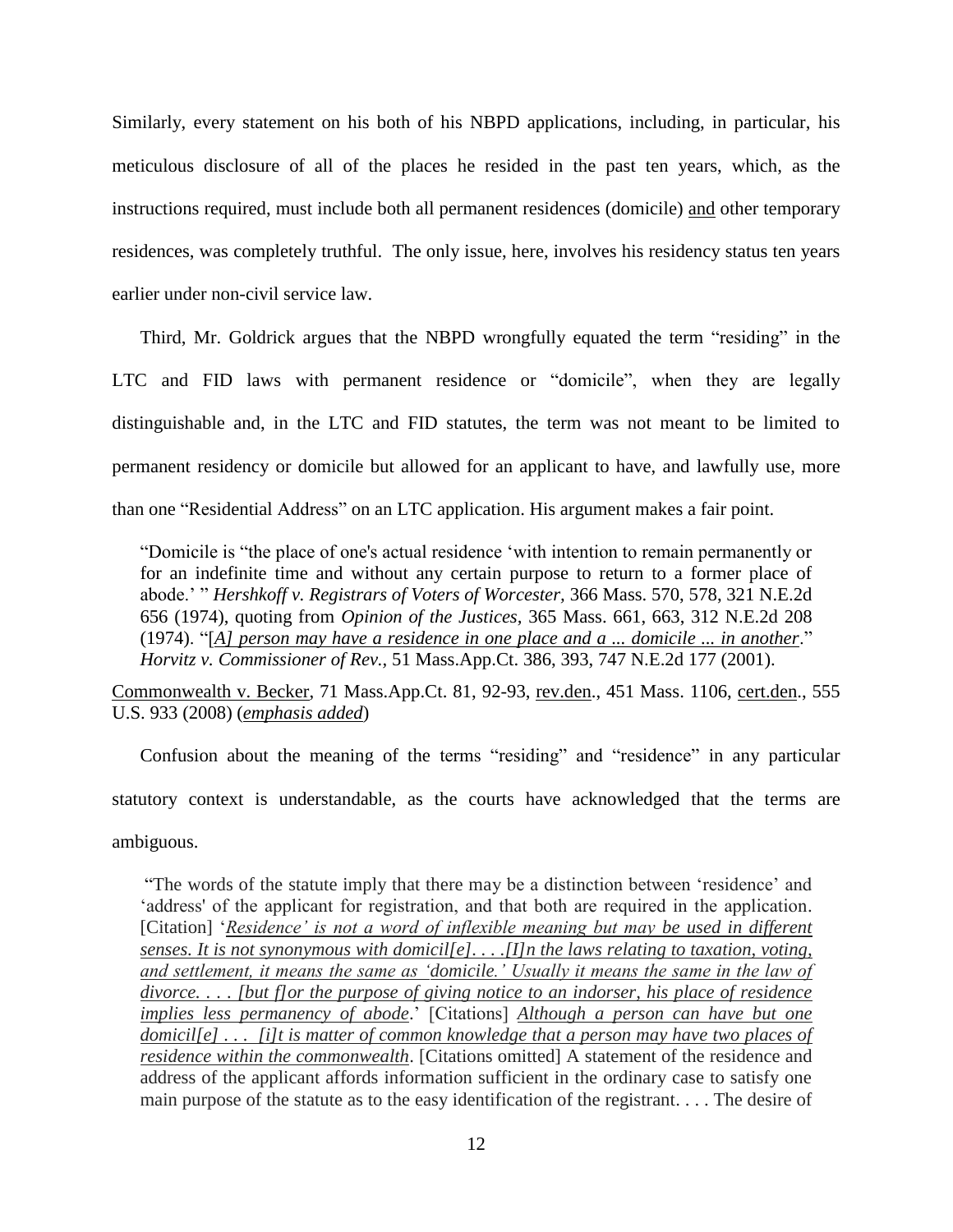the plaintiff to secure a lower rate of automobile insurance, if warranted . . . was not bad faith in the circumstances disclosed."

## Doyle v. Goldberg, 294 Mass. 105, 107-109 (1936) (*emphasis added*)

Thus, on the one hand, for example, the NBPD's own Employment Application treats the term "resided" to include both permanent and non-permanent residences. Lt. Rezendes concurred that, within the meaning of the NBPD Employment Application, an applicant could have "resided" in more than one place at the same time, e.g., residing at college or on military base, and still have another permanent residence. On the other hand, for purposes of "residency preference" in civil service examinations, the ambiguity in the term has uniformly been construed in the tax law and divorce law sense not to mean any residence but only one's permanent residence or domicile.

I have not been made aware of any case law on point that definitively resolves the ambiguity in the term "residing" as it appears in the LTC and FID statutes, which provide that any person may obtain an FID and/or LTC from a licensing authority in any jurisdiction where he or she is then "residing or having a place of business", including "residing in an area of exclusive federal jurisdiction located within a city or town". G.L.c.140,§129B (FIDs); G.L.c.140,§131 (LTCs). It does seem reasonable to me that the term "residing" in those laws and the term "Residential Address" on the application form itself, more closely fits the usage described by the SJC to the motor vehicle registration statute involved in Doyle v. Goldberg, *supra*, i.e., it was meant primarily to identify a verifiable nexus or contact point with a gun owner within the licensing authority's jurisdiction, and need not be limited to a single jurisdiction. Indeed, the laws, on their face, give a gun owner the option to obtain an FID or LTC from more than one jurisdiction, i.e. where they personally reside or anywhere they have a place of business (which may or may not necessarily be where the gun owner has a "residence" and/or is permanently "domiciled"), as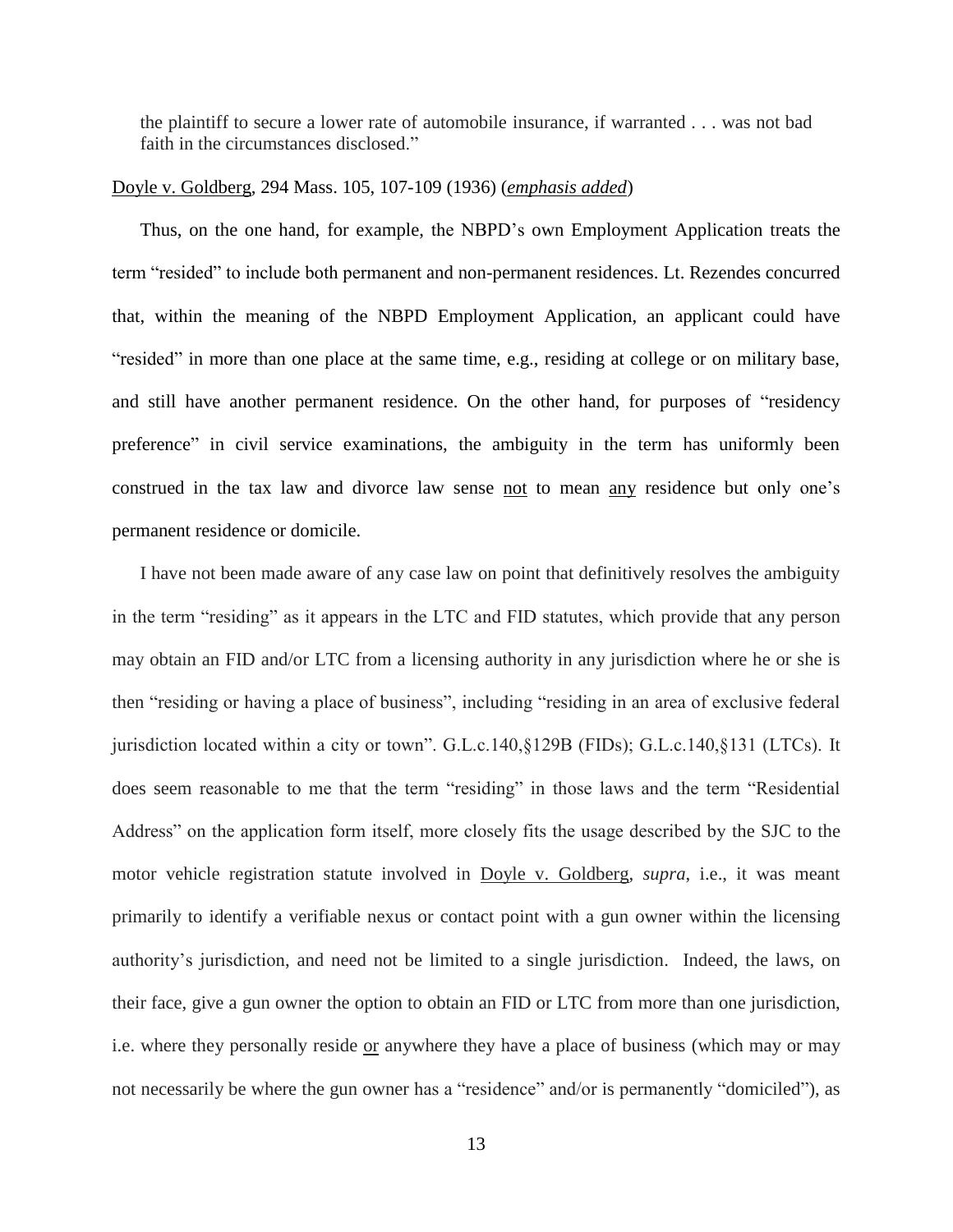well as the jurisdiction encompassing an area owned by the federal government, i.e. a military base (a town that most military personnel would not consider themselves permanently residing or domiciled).

What is important here, however, is not how the ambiguity in the LTC statute should be construed. More significant to this bypass appeal is the fact that it is inconceivable to believe that a 23-year old Mr. Goldrick could possibly parse the statutorily ambiguous meaning of the term "residing" in these laws, an ambiguity that appellate courts have explicitly recognized, so that he could be found to have "perjured himself" by listing his "Residential Address" on the 2006 LTC application form as his family home in Fairhaven, which he then still considered his permanent residence (i.e., domicile) and where all his firearms were kept. Moreover, even if the law is construed to mean that an LTC can be issued only by a jurisdiction in which the applicant was permanently "domiciled", Mr. Goldrick produced compelling evidence that, in the few short months that he had been staying with his friends in New Bedford as of November 2006, he, indeed, had done nothing to evidence that he was changing his "legal" permanent residence from his Fairhaven home and had continued many actions that demonstrated his continuing intent to continue using his family home as what he called his "official" (i.e., permanent) residence.. Also, Fairhaven approved his application, which provides, at a minimum, a presumption that Fairhaven concluded that it had the authority to issue Mr. Goldrick's LTC. On the other hand, based on the testimony of the NBPD witnesses at the Commission hearing, at the time (November 2006), Mr. Goldrick had none of the documentation that he would have been required to produce to obtain an LTC from New Bedford.

In sum, based on the evidence presented at the Commission hearing, I am persuaded that, at the time of his LTC application, Mr. Goldrick honestly (and, probably, correctly) believed that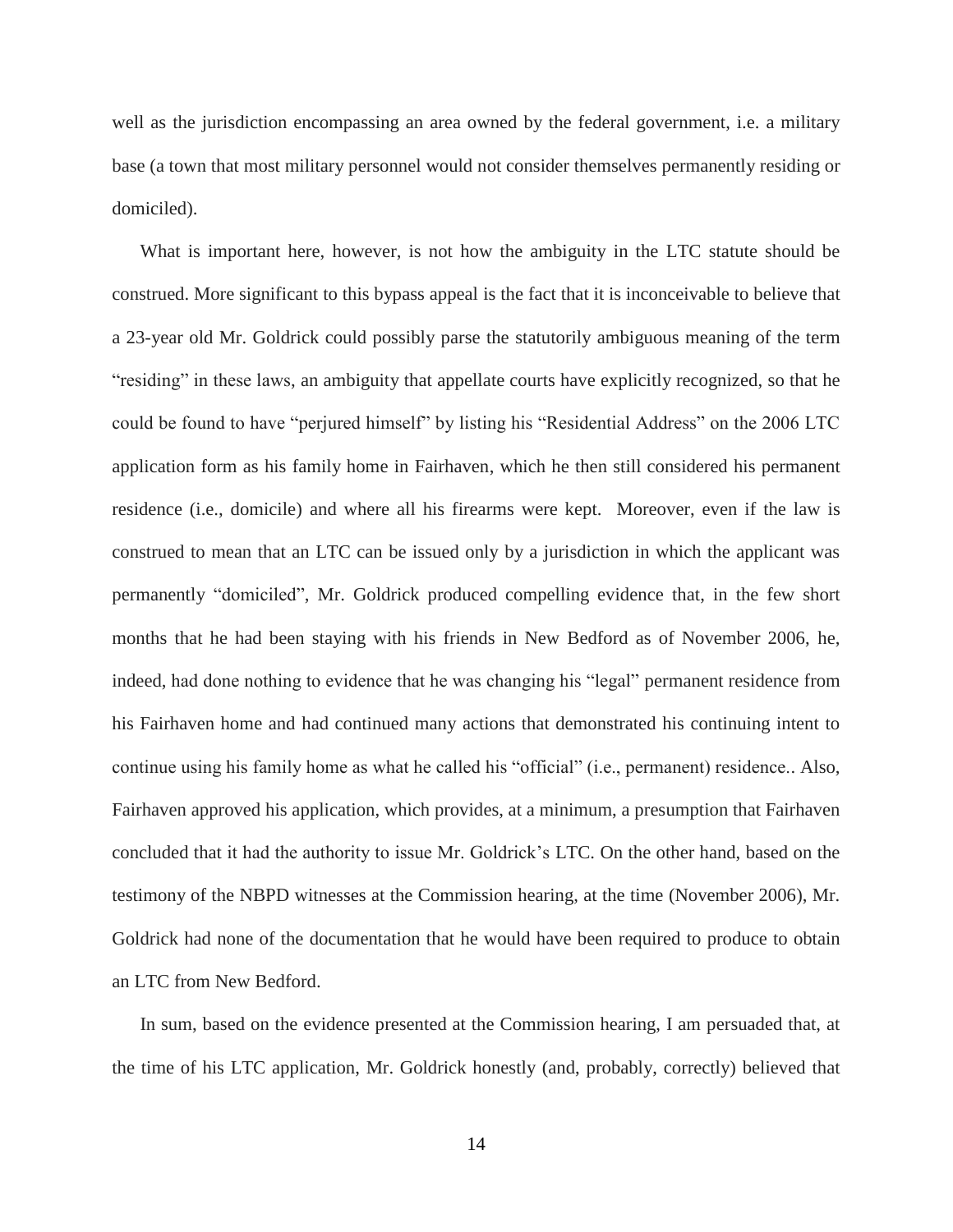he remained a Fairhaven "resident" (whether permanent or not) and that he was lawfully entitled to use his Fairhaven family home "Residential Address" on an LTC application for firearms which he kept at that address. Even if Mr. Goldrick's (and my) understanding of the residency requirement in LTC statute is incorrect, he is responsible for no more than an honest mistake, not a disqualifying falsehood. See generally, Boyd v. City of New Bedford, 29 MCSR 471 (2016); Morely v. Boston Police Dep't, 29 MCSR 456 (2016); Lucas v. Boston Police Dep't 25 MCSR 420 (2012)

Fourth, I dismiss as speculation the NBPD's impression that Mr. Goldrick acted with the same ulterior motive as other people encountered by the NBPD, who intentionally avoided making application to New Bedford because they knew that the NBPD was not then issuing "all lawful purposes" licenses. Lt. Rezendes conclusion was based entirely on his "comparison" of the LTC application with Mr. Goldrick's own (truthful) disclosures on his NBPD applications, as noted above, that indicated he "resided" in New Bedford when he filed his 2006 LTC application in Fairhaven. Lt. Rezendes had not listened to what Mr. Goldrick has to say about his actions during the tape-recorded interview, and New Bedford took no other steps to investigate and did not consider whether there might well be a rational and consistent explanation, rather than an ulterior motive, for the statements in those applications more than ten years apart. I note that Lt. Rezendes "concurred" at the Commission hearing that "residing" at one address (such as his Bridgewater school apartment) did not mean Mr. Goldrick was claiming that was his only residence, but, for purposes of truthfully completing the Employment Application, he could lawfully be "residing" in two places simultaneously.

Fifth, the Commission appreciates the so-called Brady/Ellison obligation that police departments and prosecutors carry to disclose "exculpatory evidence" to defense counsel about

15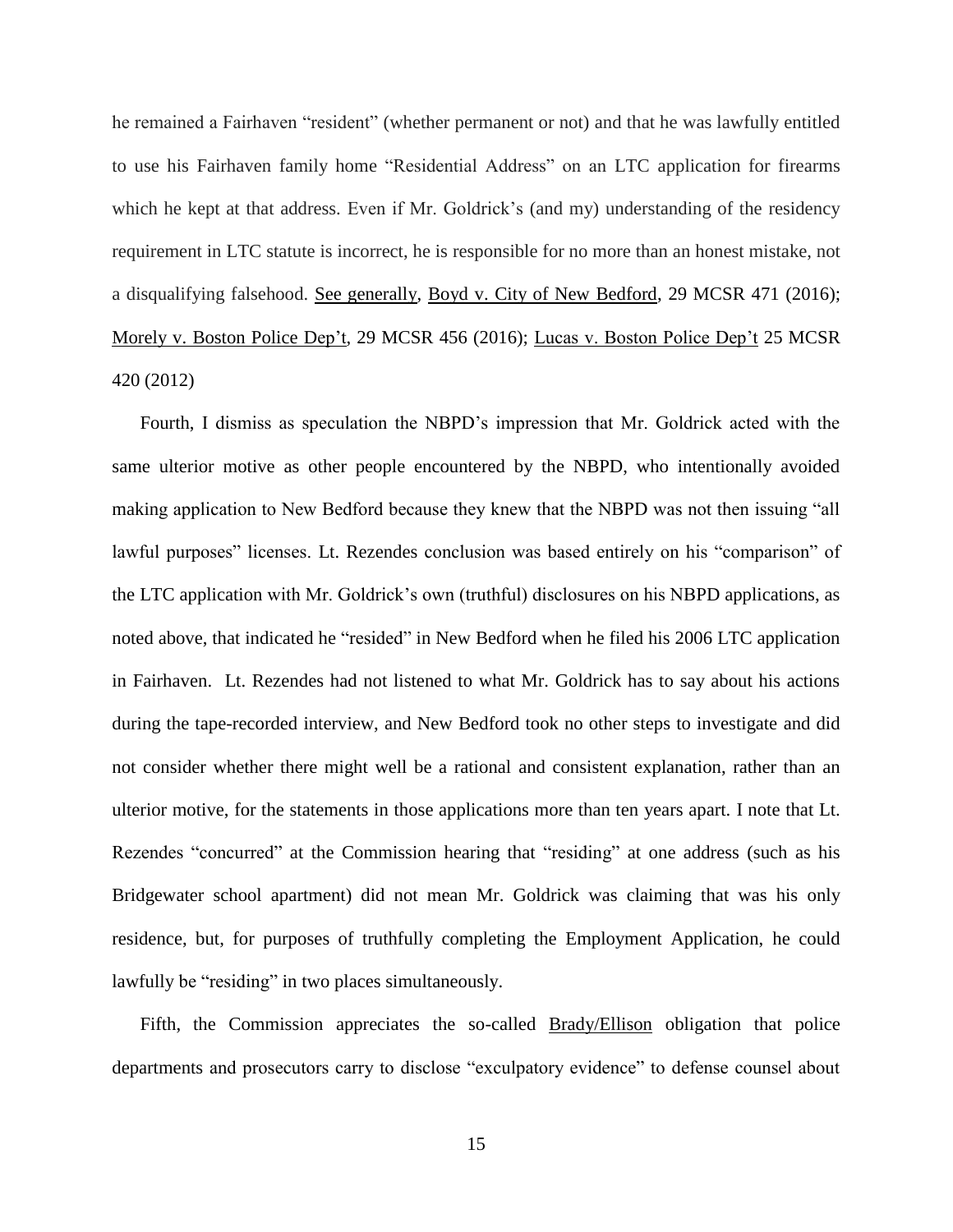the truthfulness of witnesses expected to be called to testify in a criminal prosecution, but that only reinforces how critical it is that NBPD conduct a thorough and deliberate investigation before permanently tainting an applicant for appointment as untruthful, especially, for something that occurred ten years before the person even became a sworn police officer. Moreover, I doubt that type of "exculpatory evidence" would come within the sweep of the "automatic disclosure" requirements, but, rather, would be subject to stricter limits upon disclosure imposed on internal affairs investigation and personnel files. See, e.g., Worcester Telegram & Gazette Corp. v. Chief of Police, 58 Mass.App.Ct. 1, rev.den. 440 Mass. 1103 (2003) (employment applications); Commonwealth v. Wanis, 426 Mass. 639, 643-44 (1998) (internal affairs files)

In sum, when bypassing a candidate for untruthfulness, which is, in effect, a career-ending decision for most applicants, an appointing authority must do more than what New Bedford did here. In order to satisfy civil service requirements, disqualification must come only after a "reasonably thorough" review of an applicant's suitability that is "based on credible evidence, when weighed by an unprejudiced mind, guided by common sense and by correct rules of law". Given the facts and the legal ambiguity that came out during this appeal, Mr. Goldrick was entitled to more than a paper review of his situation. Unfortunately, here, there was a rush to judgment on the paper record, instead of the required deliberate and reasoned assessment of all of the facts and the applicable law that should have been more thoroughly considered, given the serious nature and severe consequences of disqualifying a candidate for untruthfulness, especially for something that did not occur during the application process but based on what some might view as a potentially stale incident that occurred more than a decade earlier. At a minimum, Mr. Goldrick should have been allowed to move forward in the hiring process to the next level of review – typically the Captains Board, which vets all candidates before decisions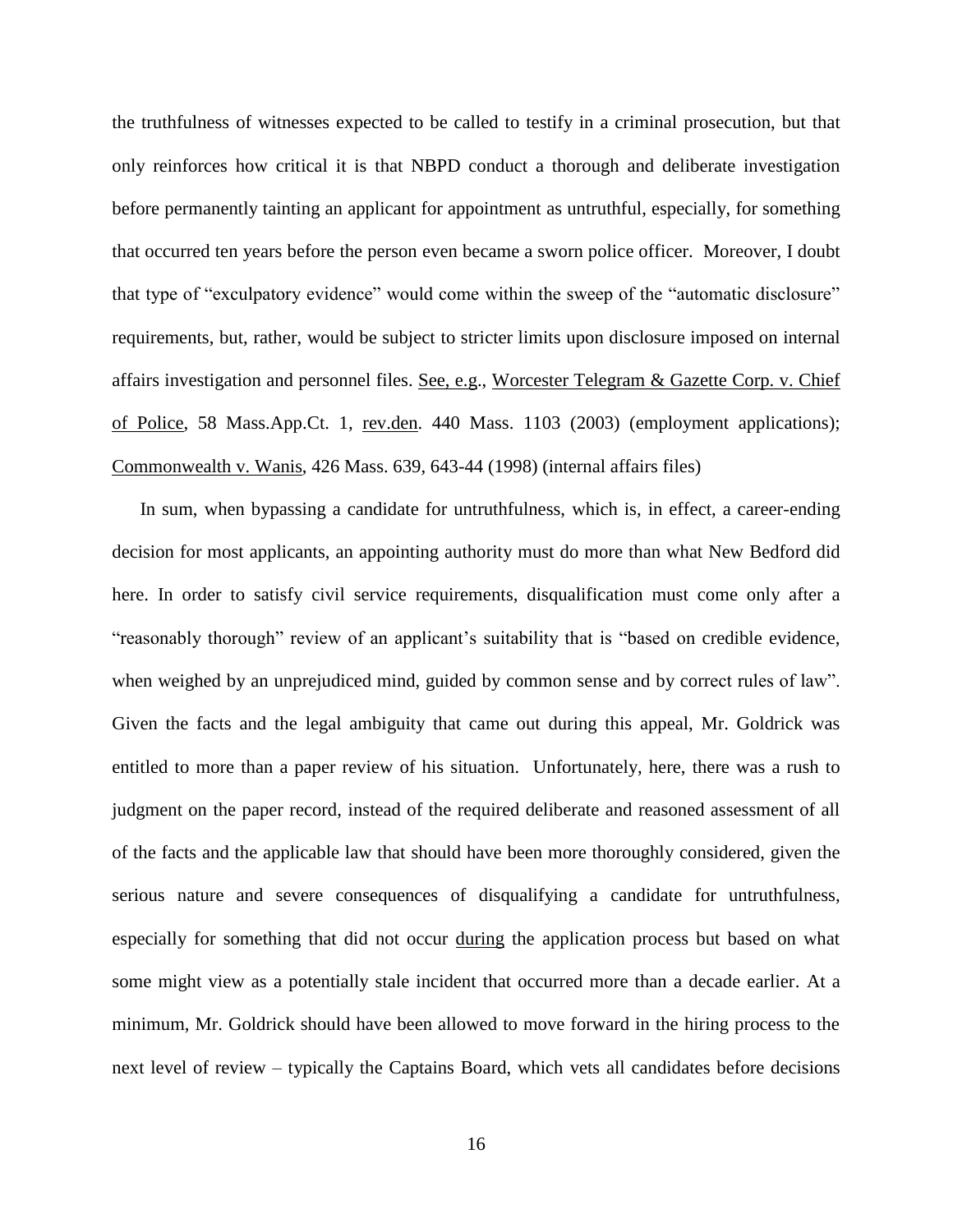are made as to who should be appointed – where he would have the opportunity to present all of the relevant facts that the NBPD investigator missed and persuade the NBPD panel of the merits of his claim that his LTC application complied with lawful requirements and/or, at most, he made an honest, youthful mistake concerning an ambiguous statute, and, in either case, that should not disqualify him.

Accordingly, Mr. Goldrick is entitled to be given at least one further opportunity to have the thorough consideration for appointment to the NBPD that he deserves.<sup>6</sup>

## **CONCLUSION**

 $\overline{a}$ 

In sum, for the reasons stated herein, this appeal of the Appellant, Nathan, is *allowed.*  Pursuant to the powers of relief inherent in Chapter 310 of the Acts of 1993, the Commission ORDERS that the Massachusetts Human Resources Division and/or the City of New Bedford in its delegated capacity take the following action:

- **Place the name of Nathan W. Goldrick at the top of any current or future Certification** for the position of NBPD Permanent Full-Time Police Officer until he is appointed or bypassed after consideration consistent with this Decision.
- If Mr. Goldrick is appointed as a NBPD Permanent Full-Time Police Officer, he shall receive a retroactive civil service seniority date which is the same date as the first candidate ranked below Mr. Goldrick who was appointed from Certification No. 04224. This retroactive civil service seniority date is not intended to provide Mr. Goldrick with any additional pay or benefits including, without limitation, creditable service toward retirement.

Civil Service Commission */s/Paul M. Stein*  Paul M. Stein, Commissioner

By 3-2 vote of the Civil Service Commission (Bowman, Chairman [NO]; Camuso [AYE] Ittleman [NO], Stein [AYE] and Tivnan [AYE], Commissioners) on February 28, 2019.

<sup>6</sup> As Certification #04224 has expired, the issue of Mr. Goldrick's PAR.09 removal is moot and need not be addressed by this Decision.